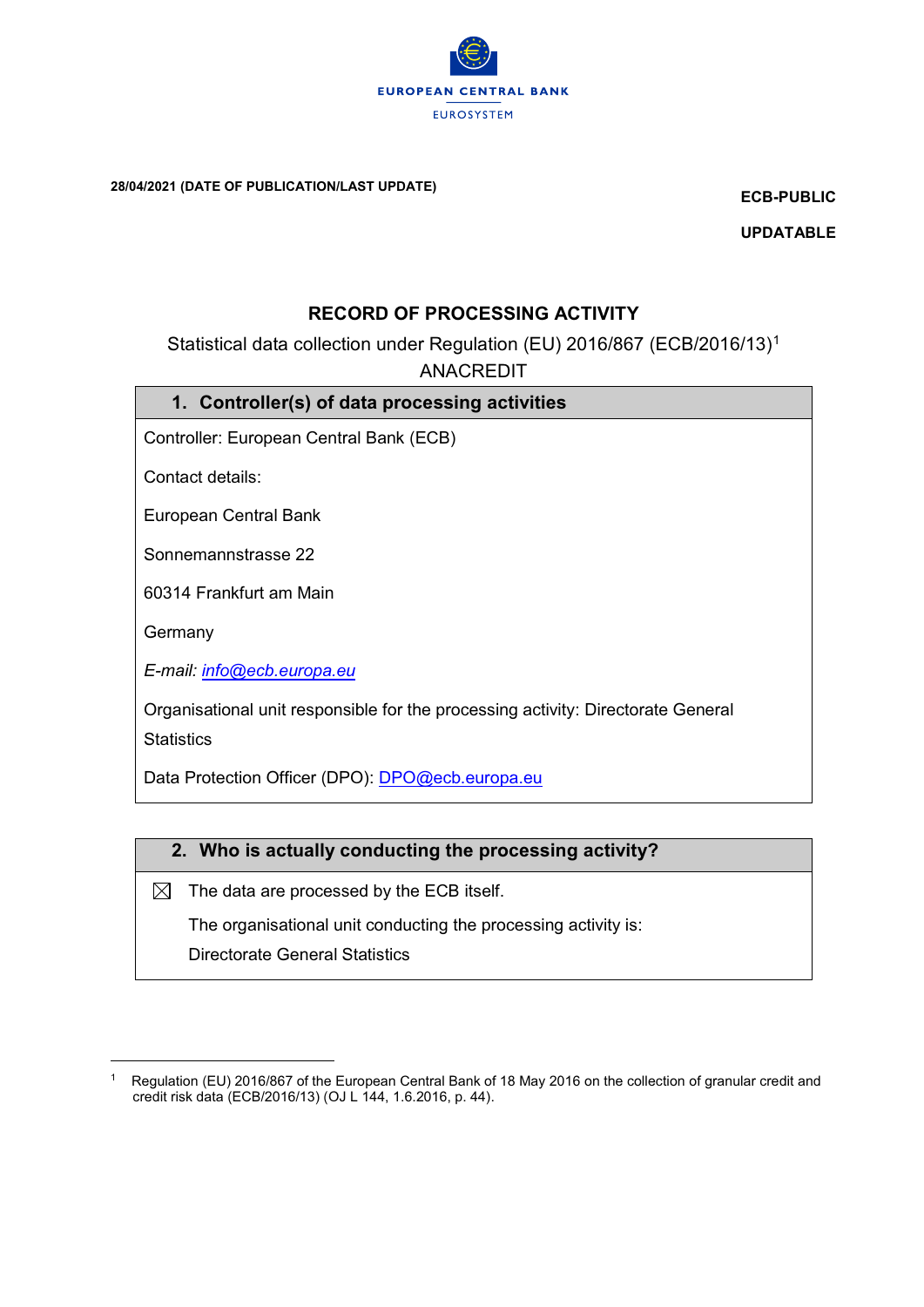## 3. Purpose of the processing

The collection of data under Regulation (EU) 2016/867 (ECB/2016/13) (the AnaCredit Regulation) is based on Article 5 of the Statute of the  $\mathsf{ESCB}^2$  in conjunction with Council Regulation (EC) No 2533/98 $3$ , which allow statistical information necessary for the performance of ESCB tasks to be collected. The data collected under the AnaCredit Regulation are necessary for the performance of ESCB tasks and of tasks of the European Systemic Risk Board, including monetary policy analysis and monetary policy operations, risk management, financial stability surveillance and macroprudential policy and research. These data are also needed for banking supervision purposes in the context of the Single Supervisory Mechanism (SSM).

### 4. Description of the categories of data subjects

Whose personal data are being processed?

 $\boxtimes$ The collection of data for AnaCredit concerns only credit granted to legal entities as defined in Article 1(5) of the AnaCredit Regulation. This includes credit granted to non-financial corporations, but also to governments and financial institutions. No data on mortgage loans and other loans to natural persons are collected under the AnaCredit Regulation. However, it cannot be excluded that the information collected on legal entities may constitute personal data to some extent in a limited number of cases where the legal name of a legal entity includes the name of one or more natural persons. In conjunction with the address of the legal entity, this information may allow a natural person to be identified. AnaCredit receives and stores name and address details of legal entities and may therefore contain such personal information.

i <sup>2</sup> Protocol on the Statute of the European System of Central Banks and of the European Central Bank.

<sup>3</sup> Council Regulation (EC) No 2533/98 of 23 November 1998 concerning the collection of statistical information by the European Central Bank, OJ L 318, 27.11.1998, p. 8–19.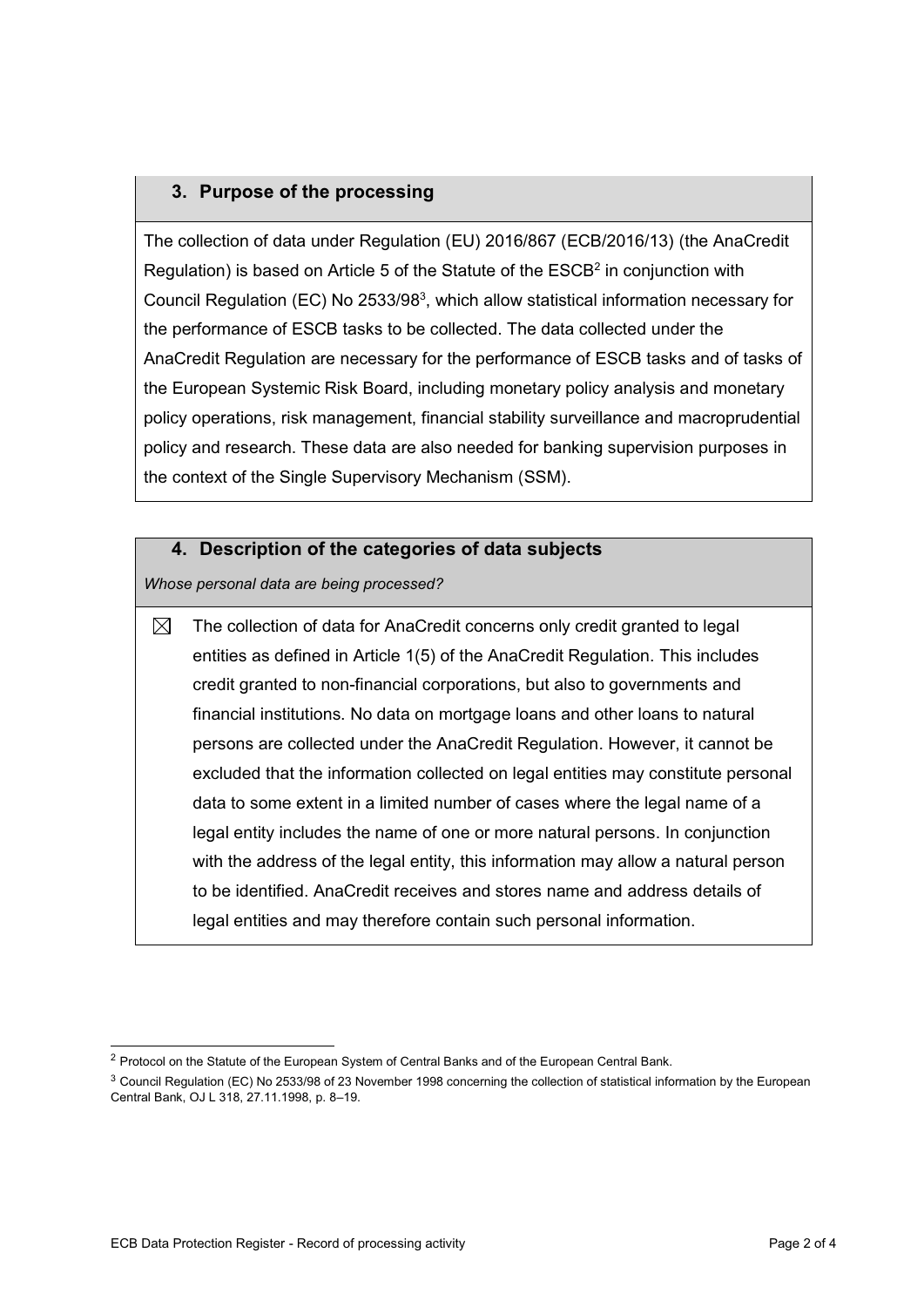## 5. Description of the categories of personal data processed

### (a) General personal data:

There is no explicit identification in AnaCredit of any natural person affiliated with a legal entity whose data are collected. While the occurrence of personal data in AnaCredit is unlikely, the possibility that the dataset may contain personal data cannot be fully excluded. For this reason, the ECB processes AnaCredit data under the assumption that some information on legal entities in AnaCredit may constitute personal data.

 $\boxtimes$ Personal details (name, address)

- 6. The categories of recipients to whom the personal data have been or will be disclosed, including the recipients of the data in Member States, third countries or international organisations
- $\boxtimes$ Designated ECB staff members
- Designated staff members of national central banks of the Eurosystem or  $\boxtimes$ national competent authorities in the SSM
- $\boxtimes$ Data subjects themselves (i.e. the legal entities covered under AnaCredit)
- $\boxtimes$ Managers of data subjects
- $\boxtimes$ Other: certain reporting agents (under feedback loops as referred to in Articles 10 and 11 of Regulation (EU) 2016/867 (ECB/2016/13))

### 7. Transfers to third countries or an international organisation

Data are not transferred to third country recipients.